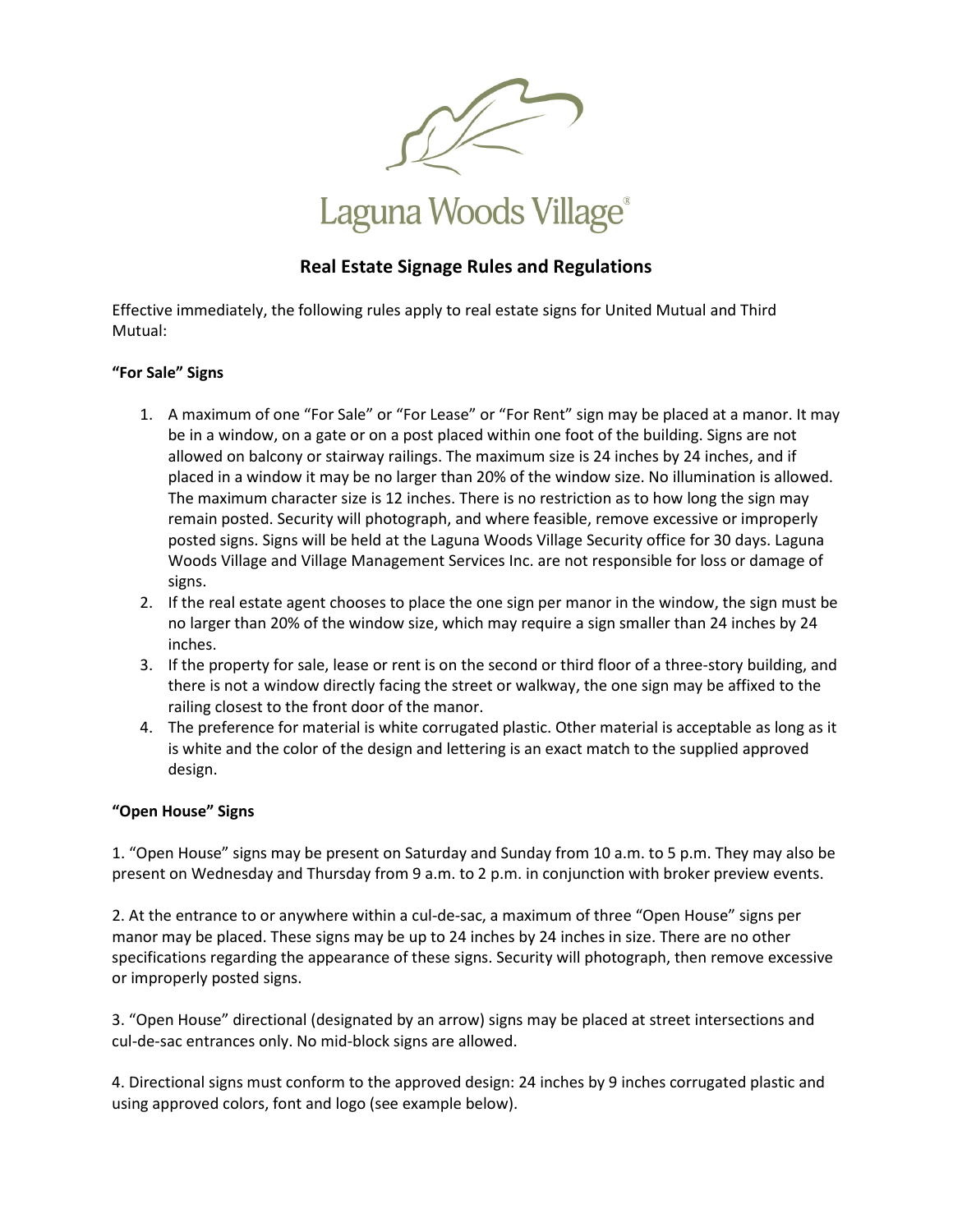4a. Signs are available for purchase from Real Estate Signs & Supplies (RESS) 949-855-1355. RESS has extended a discount for signs to be used in Laguna Woods Village. Please see attached design and price sheet.

5. At any street intersection or cul-de-sac entrance there may be no more than a) one directional sign pointing in any one direction, and b) four total directional signs, regardless of the number of open houses in the vicinity.

6. The rules allow for both a 24-inch-by-24-inch sign and a 24-inch-by-9-inch directional sign to be placed at a cul-de-sac entrance.

7. Security will photograph, then remove all duplicate, excessive and improperly placed directional signs. If security personnel know which properly placed sign was installed first, they will remove the subsequently placed sign(s). If security personnel do not know which properly placed sign was installed first, they will randomly remove the excessive sign(s) with courtesy to other real estate professionals. Security is not responsible for the return of signs that do not conform to these guidelines. Real estate professionals who use improper signage run the risk of permanently losing said signage.

8. Removed signs will be deposited at the Security Office located in the maintenance yard off El Toro Road and disposed of every Wednesday in accordance with current practice.

This policy is effective June 1, 2019. A grace period will be extended through June 15, 2019, for real estate agents, Realtors and brokers who submit a written explanation for the need to be covered by the grace period to [info@lagunawoodsvillage.com](mailto:info@lagunawoodsvillage.com) no later than May 31, 2019, after which signage rules and regulations will be enforced. No changes to the fonts, layout or design are permitted. No logos or photos are permitted.

Reference Laguna Woods Village board resolutions:

United Mutual: #01-11-229 and #01-12-33 Third Mutual: # 03-11-214 and #03-12-21 GRF: #90-11-117 and #90-13-45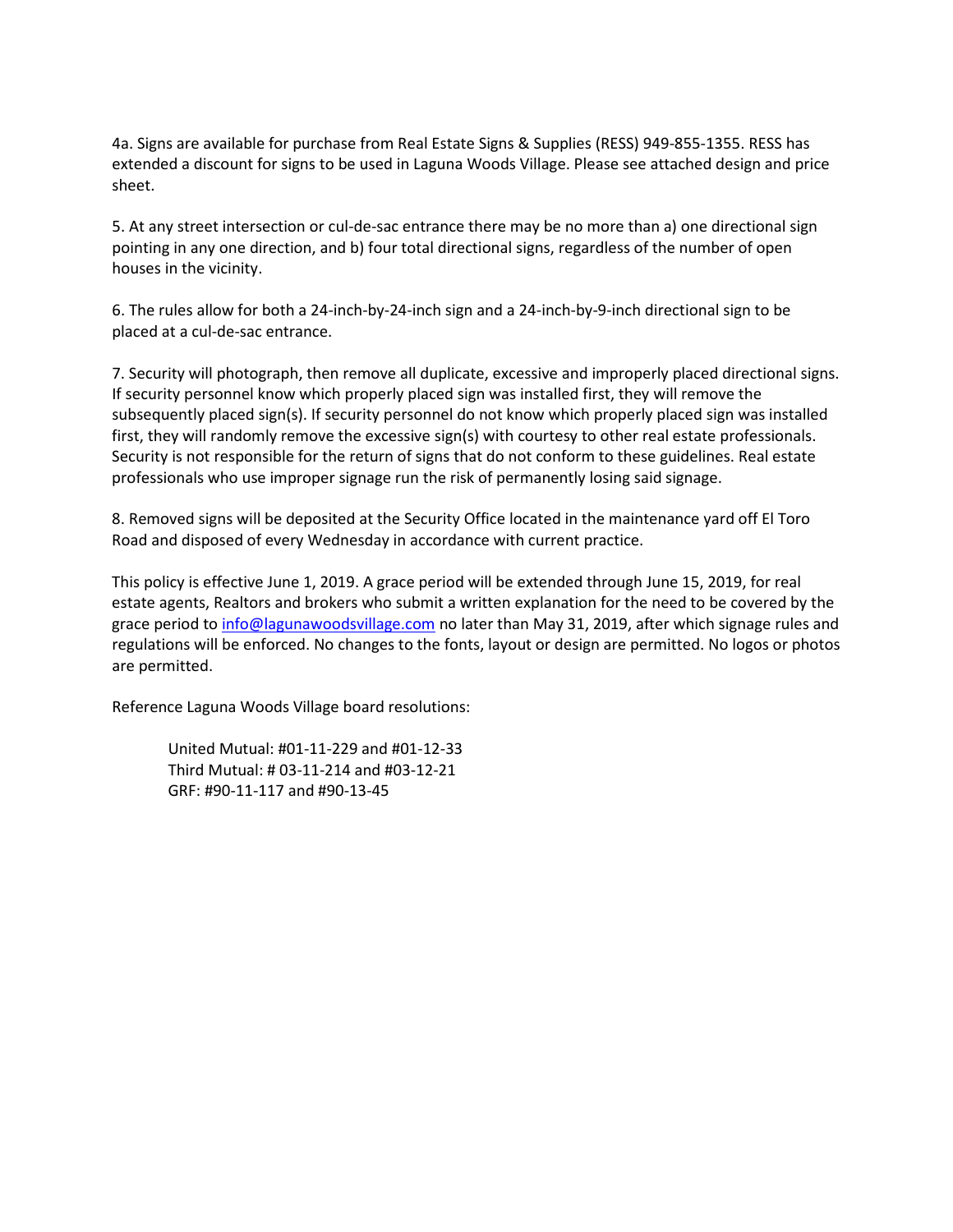

Laguna Woods Village®



Laguna Woods Village®





# **Susie Realtor First Team Realty 949-123-4567**

**Lic. 1234567567**

**Susie Realtor Lic. 1234567567 First Team Realty 949-123-4567**



Laguna Woods Village®

**Susie Realtor Lic. 1234567567 First Team Realty 949-123-4567**

OPENHOUSE

Laguna Woods Village®



**Susie Realtor Lic. 1234567567 First Team Realty 949-123-4567**